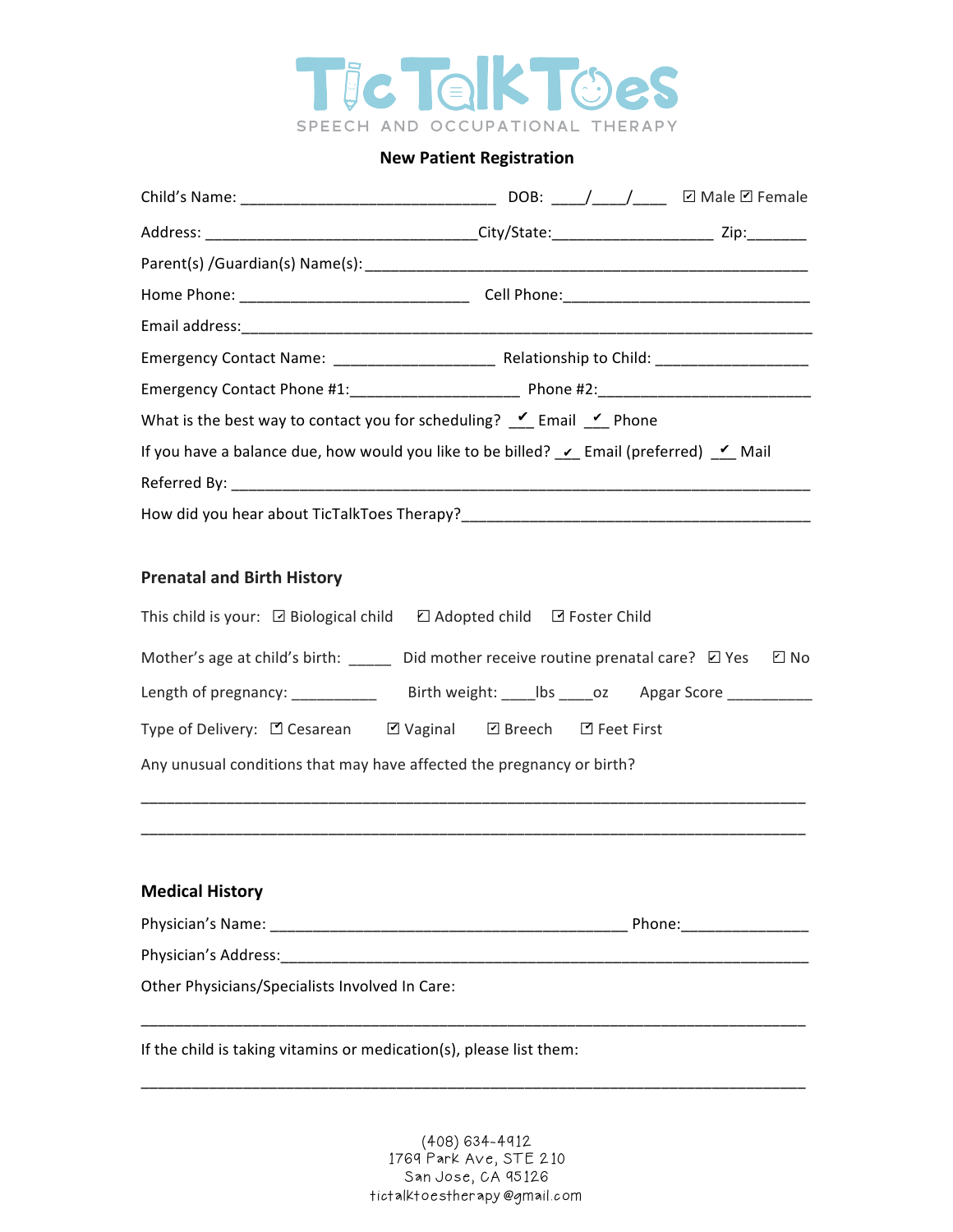

\_\_\_\_\_\_\_\_\_\_\_\_\_\_\_\_\_\_\_\_\_\_\_\_\_\_\_\_\_\_\_\_\_\_\_\_\_\_\_\_\_\_\_\_\_\_\_\_\_\_\_\_\_\_\_\_\_\_\_\_\_\_\_\_\_\_\_\_\_\_\_\_\_\_\_\_\_\_ 

Please list any allergies and how the reactions are managed:

Has the child had any surgeries? If yes, please list the type and when it was completed:

Please indicate if the child has been diagnosed with:

| $\boxdot$ Autism              | □ Down Syndrome         | ☑ Auditory Processing<br>Disorder | □ Developmental<br>Delay  |
|-------------------------------|-------------------------|-----------------------------------|---------------------------|
| $\triangleright$ Hearing Loss | <b>☑</b> Cerebral Palsy | <b>□</b> Tongue Thrust            | □ Congential Anomaly      |
| ■ Genetic Disorder            | $\Box$ Dispraxia        | ■ Sensory Disorder                | □ Intellectual Disability |

### **Developmental History**

At what approximate age did the child do the following?:

| Sit up:               | Crawl:           | Stand up:      |
|-----------------------|------------------|----------------|
| Walk:                 | Babble:          | First word(s): |
| Put 2 words together: | Sentences:       | Tell a Story:  |
| Use the toilet:       | Ride a tricycle: | Dress self:    |

### **Language**

| What percentage of the child's speech do you understand?<br>$\%$                  |
|-----------------------------------------------------------------------------------|
| How well do people outside of the family understand their speech? $\frac{1}{2}$ % |
| How many words does the child say: ________                                       |
| Please indicate the average length of words the child uses in a sentence:         |
| If the child is not using words, how do they primarily communicate?               |

\_\_\_\_\_\_\_\_\_\_\_\_\_\_\_\_\_\_\_\_\_\_\_\_\_\_\_\_\_\_\_\_\_\_\_\_\_\_\_\_\_\_\_\_\_\_\_\_\_\_\_\_\_\_\_\_\_\_\_\_\_\_\_\_\_\_\_\_\_\_\_\_\_\_\_\_\_\_

### **Feeding History/Background**

Was your child:  $\Box$  Breastfed From when to when: \_\_\_\_\_\_\_\_\_\_\_\_\_\_\_\_\_\_\_\_\_\_\_\_\_\_\_\_\_\_

■ Bottle Fed From when to when: \_\_\_\_\_\_\_\_\_\_\_\_\_\_\_\_\_\_

Type of bottle/nipple: \_\_\_\_\_\_\_\_\_\_\_\_\_\_\_\_\_\_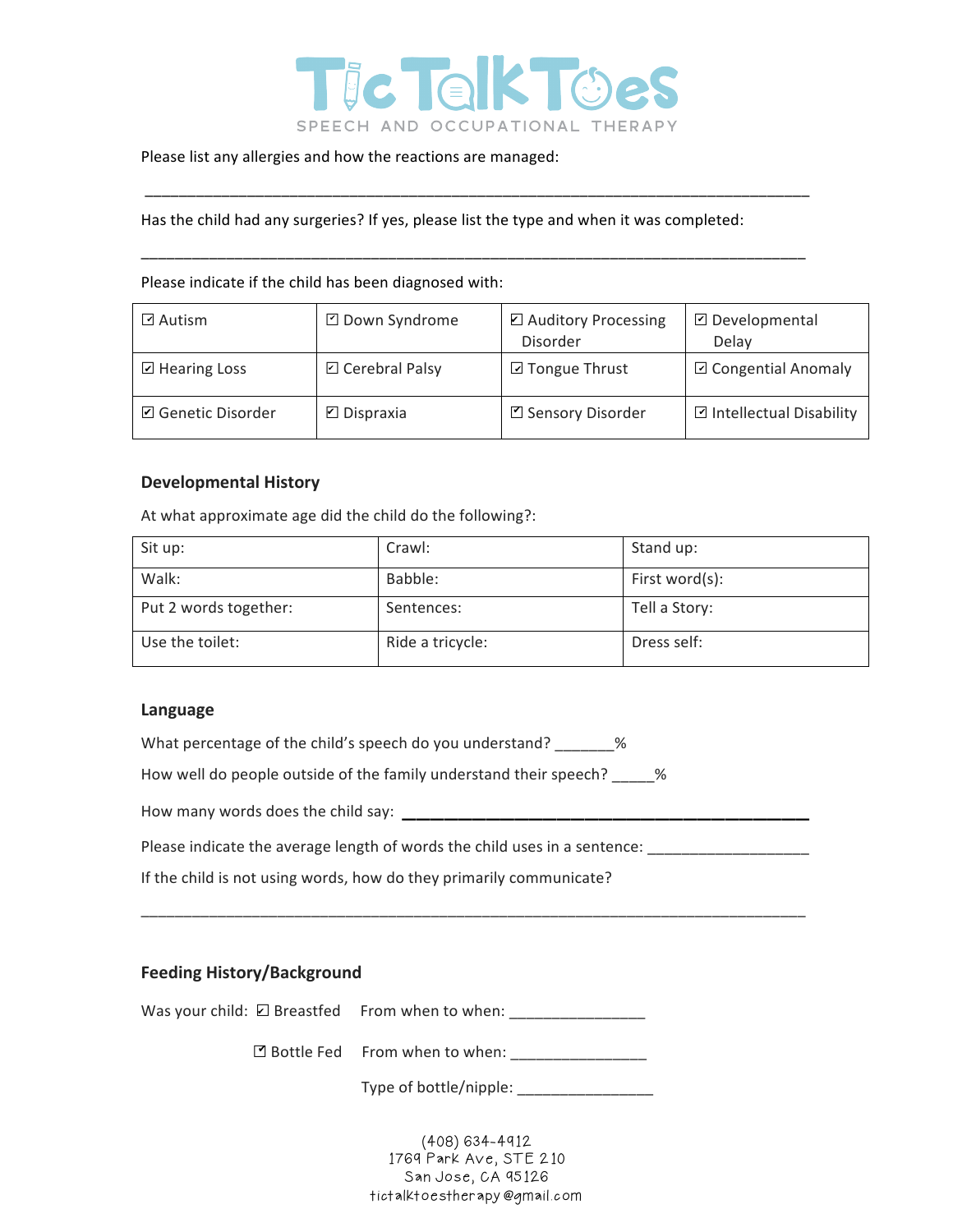

Please describe any problem(s) with breastfeeding and/or bottle feeding?

| Finger foods?________________Transition fully to table food?___________________  |                                        |                                                                                                                              |
|----------------------------------------------------------------------------------|----------------------------------------|------------------------------------------------------------------------------------------------------------------------------|
| Please describe how these transitions were handled by your child:                |                                        |                                                                                                                              |
|                                                                                  |                                        |                                                                                                                              |
|                                                                                  |                                        |                                                                                                                              |
|                                                                                  |                                        |                                                                                                                              |
| Does your child allow you to brush his or her teeth? Ø Yes Ø No                  |                                        |                                                                                                                              |
| Does your child have a history of: (Check all that apply below.)                 |                                        |                                                                                                                              |
| Oral: Ø Gagging Ø Drooling Ø Long-term NPO                                       |                                        |                                                                                                                              |
| <b>Pharyngeal:</b> $\boxdot$ Choking $\boxdot$ Gurgly vocal quality              |                                        |                                                                                                                              |
| <b>Respiratory:</b> Ø Gets sick for a long period of time Ø Hoarse vocal quality |                                        |                                                                                                                              |
|                                                                                  | ■ Pneumonia ■ Wheezing ■ El Aspiration |                                                                                                                              |
|                                                                                  |                                        | GI Issues: $\boxtimes$ Crying after feeding $\boxtimes$ Constipation $\boxtimes$ Nausea $\boxtimes$ Inability to gain weight |
| $\triangleright$ Ruminating                                                      | $\Sigma$ Vomiting after feeding        | ■ Chronic diarrhea                                                                                                           |

### **Current Feeding skills**

How does your child primarily feed currently?

| ☑ Bottle            | $\boxdot$ Regular Cup | ■ Sippy Cup                 | ■ Straw           |
|---------------------|-----------------------|-----------------------------|-------------------|
| □ Feeds him/herself | $□$ Spoon/utensils    | $\blacksquare$ Finger foods | <b>☑ Non Oral</b> |

What kinds of food does your child eat regularly? (check all that apply)

|  | ■ Breastmilk | ▱┍<br>Formula | $\sim$<br>Thin liquids | Thickened liquids<br> V |
|--|--------------|---------------|------------------------|-------------------------|
|--|--------------|---------------|------------------------|-------------------------|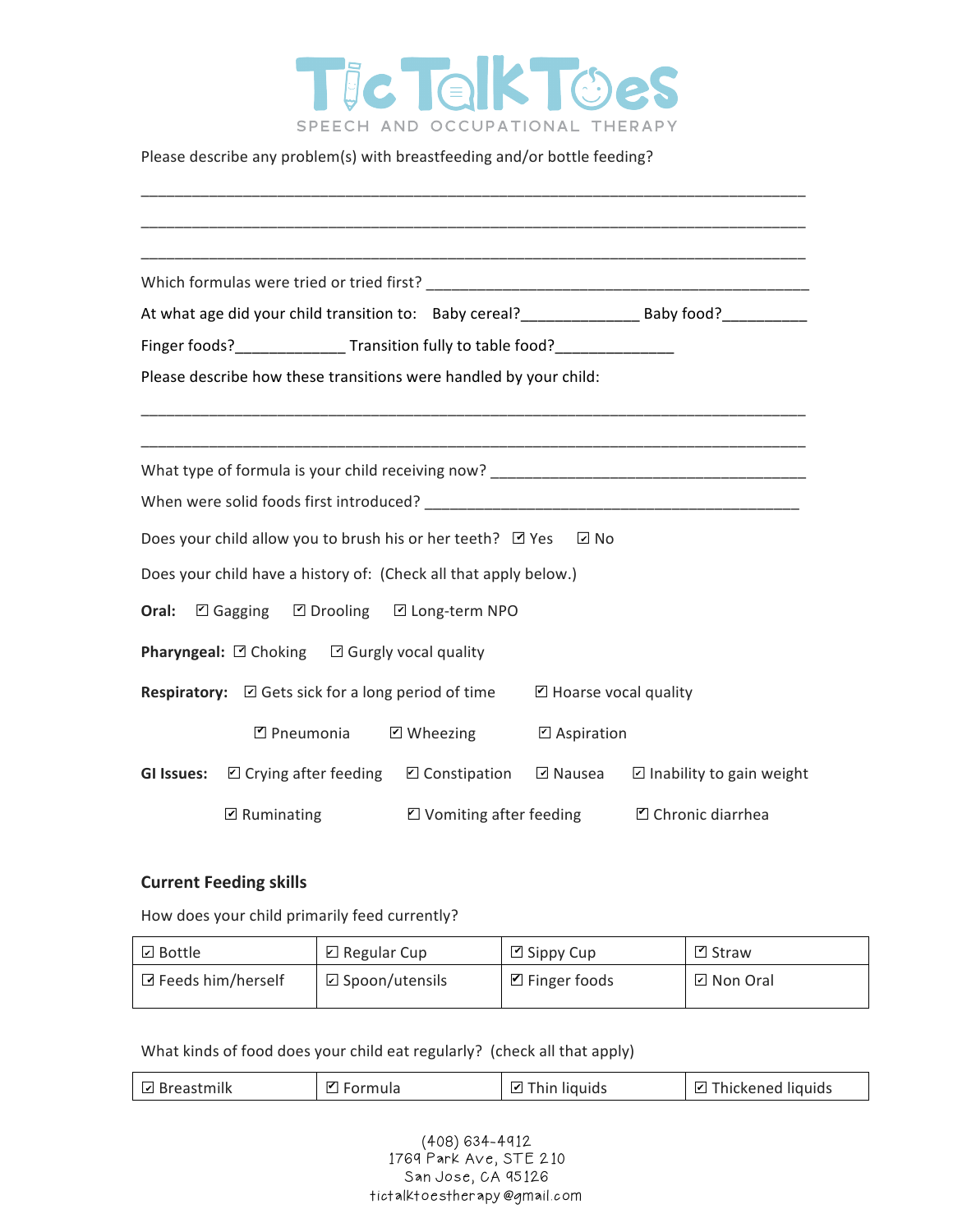

| <b>☑</b> Pureed food                                                                                  | ■ Mashed table food                                      | $\boxdot$ Chopped table food | $\boxtimes$ Regular table food |  |
|-------------------------------------------------------------------------------------------------------|----------------------------------------------------------|------------------------------|--------------------------------|--|
|                                                                                                       |                                                          |                              |                                |  |
|                                                                                                       | On average, how many ounces does your child drink a day? |                              |                                |  |
|                                                                                                       |                                                          |                              |                                |  |
|                                                                                                       | How long does it take your child to finish a meal?       |                              |                                |  |
| How many snacks/meals does your child eat a day?                                                      |                                                          |                              |                                |  |
| $\blacksquare$ Lunch<br>■ Dinner<br>What meal does your child do best with: $\Box$ Breakfast          |                                                          |                              |                                |  |
| $\Box$ Ideal<br>Would you describe your child's weight as: □ Overweight<br>☑ Underweight              |                                                          |                              |                                |  |
| List the foods your child will currently eat and drink, divided into 3 categories (put a star next to |                                                          |                              |                                |  |
| their favorites)                                                                                      |                                                          |                              |                                |  |

| <b>FRUIT/VEG</b> | <b>CARBOHYDRATES</b> | <b>PROTEIN</b> |
|------------------|----------------------|----------------|
|                  |                      |                |
|                  |                      |                |
|                  |                      |                |
|                  |                      |                |
|                  |                      |                |
|                  |                      |                |
|                  |                      |                |

List the foods your child dislikes/avoids: \_\_\_\_\_\_\_\_\_\_\_\_\_\_\_\_\_\_\_\_\_\_\_\_\_\_\_\_\_\_\_\_\_\_\_\_\_\_\_\_\_\_\_\_\_

## **Feeding Behaviors**

| □ Gets tired easily                           | $\Box$ Gags                      | $\boxtimes$ Selective/picky    | $\boxtimes$ Refuses food offered         |
|-----------------------------------------------|----------------------------------|--------------------------------|------------------------------------------|
| <b>☑</b> Vomiting                             | $\Sigma$ Turns head              | $\boxdot$ Difficulty breathing | ■ Cries                                  |
| D Leaves the table                            | $\boxtimes$ Holds food in cheeks | $\blacksquare$ Tantrums        | □ Spits food out                         |
| □ Loses lots of food out<br>in front of mouth | $\Box$ Coughs during<br>feeding  | $\blacksquare$ Reflux          | $\boxtimes$ Chews but doesn't<br>swallow |
| $\boxdot$ Difficulty swallowing               | $\Box$ Eats too much             | $\Box$ Eats too little         | $\blacksquare$ Throws food               |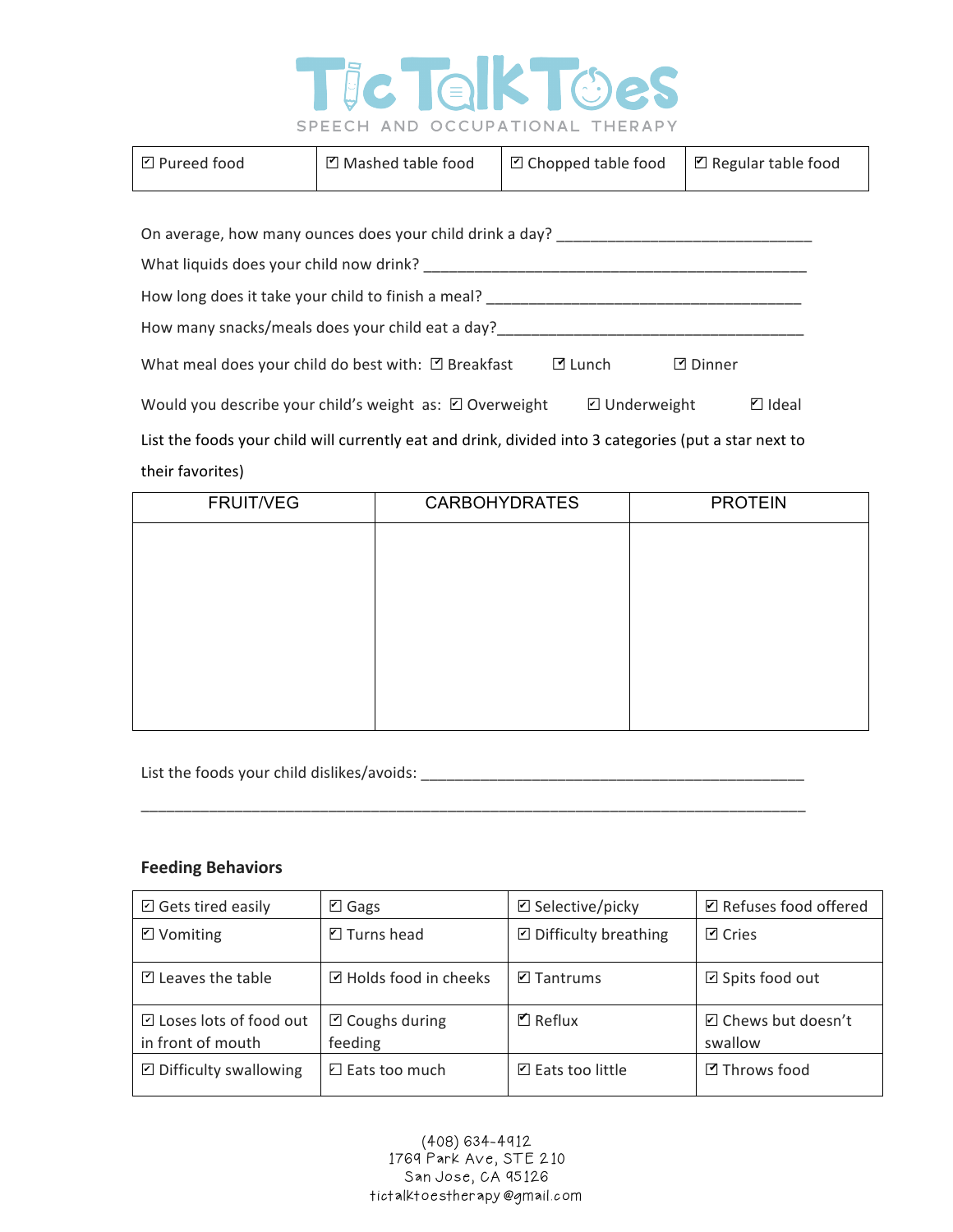

| ■ Falls asleep | ■ Stiffens body | $\blacksquare$ Arches back | ■ Other |
|----------------|-----------------|----------------------------|---------|

Please describe any other concerns you have regarding your child's behavior(s):

### Tube Feeding Questions (If not applicable, please skip.)

| Type of feed                  | Aprx start date | <b>Aprx End date</b> | What type (continuous,<br>bolus, combo),<br>duration/frequency, &<br>how much. |
|-------------------------------|-----------------|----------------------|--------------------------------------------------------------------------------|
| NG (nasogastrict tube)        |                 |                      |                                                                                |
| OG (oral gavage)              |                 |                      |                                                                                |
| NJ (nasojejunal)              |                 |                      |                                                                                |
| GT (gastrostomy)              |                 |                      |                                                                                |
| TPN (total parental nutrtion) |                 |                      |                                                                                |
| JT (jejunal)                  |                 |                      |                                                                                |

### **Feeding Environment**

Who usually feeds your child and what works best when feeding him/her?\_\_\_\_\_\_\_\_\_\_\_\_\_\_\_\_

| Where do you feed your child most often?                                                                 |  |  |  |  |  |          |  |  |
|----------------------------------------------------------------------------------------------------------|--|--|--|--|--|----------|--|--|
| $\Box$ Infant/booster seat $\Box$ Lap $\Box$ Highchair $\Box$ Wheel chair                                |  |  |  |  |  | ■ Other: |  |  |
| How is your child positioned for feeding? $\Box$ Sitting up $\Box$ Lying down $\Box$ On lap $\Box$ Other |  |  |  |  |  |          |  |  |

\_\_\_\_\_\_\_\_\_\_\_\_\_\_\_\_\_\_\_\_\_\_\_\_\_\_\_\_\_\_\_\_\_\_\_\_\_\_\_\_\_\_\_\_\_\_\_\_\_\_\_\_\_\_\_\_\_\_\_\_\_\_\_\_\_\_\_\_\_\_\_\_\_\_\_\_\_\_

Does your child eat with the family or does he/she eat separately? \_\_\_\_\_\_\_\_\_\_\_\_\_ During eating times, are there other activities going on in the area where your child is eating? If yes, please describe: \_\_\_\_\_\_\_\_\_\_\_\_\_\_\_\_\_\_\_\_\_\_\_\_\_\_\_\_\_\_\_\_\_\_\_\_\_\_\_\_\_\_\_\_\_\_\_\_\_\_\_\_\_\_\_\_\_\_\_\_\_

# **Evaluation**

Briefly describe why you're seeking an evaluation by a speech-language pathologist at this time:

\_\_\_\_\_\_\_\_\_\_\_\_\_\_\_\_\_\_\_\_\_\_\_\_\_\_\_\_\_\_\_\_\_\_\_\_\_\_\_\_\_\_\_\_\_\_\_\_\_\_\_\_\_\_\_\_\_\_\_\_\_\_\_\_\_\_\_\_\_\_\_\_\_\_\_\_\_\_

\_\_\_\_\_\_\_\_\_\_\_\_\_\_\_\_\_\_\_\_\_\_\_\_\_\_\_\_\_\_\_\_\_\_\_\_\_\_\_\_\_\_\_\_\_\_\_\_\_\_\_\_\_\_\_\_\_\_\_\_\_\_\_\_\_\_\_\_\_\_\_\_\_\_\_\_\_\_